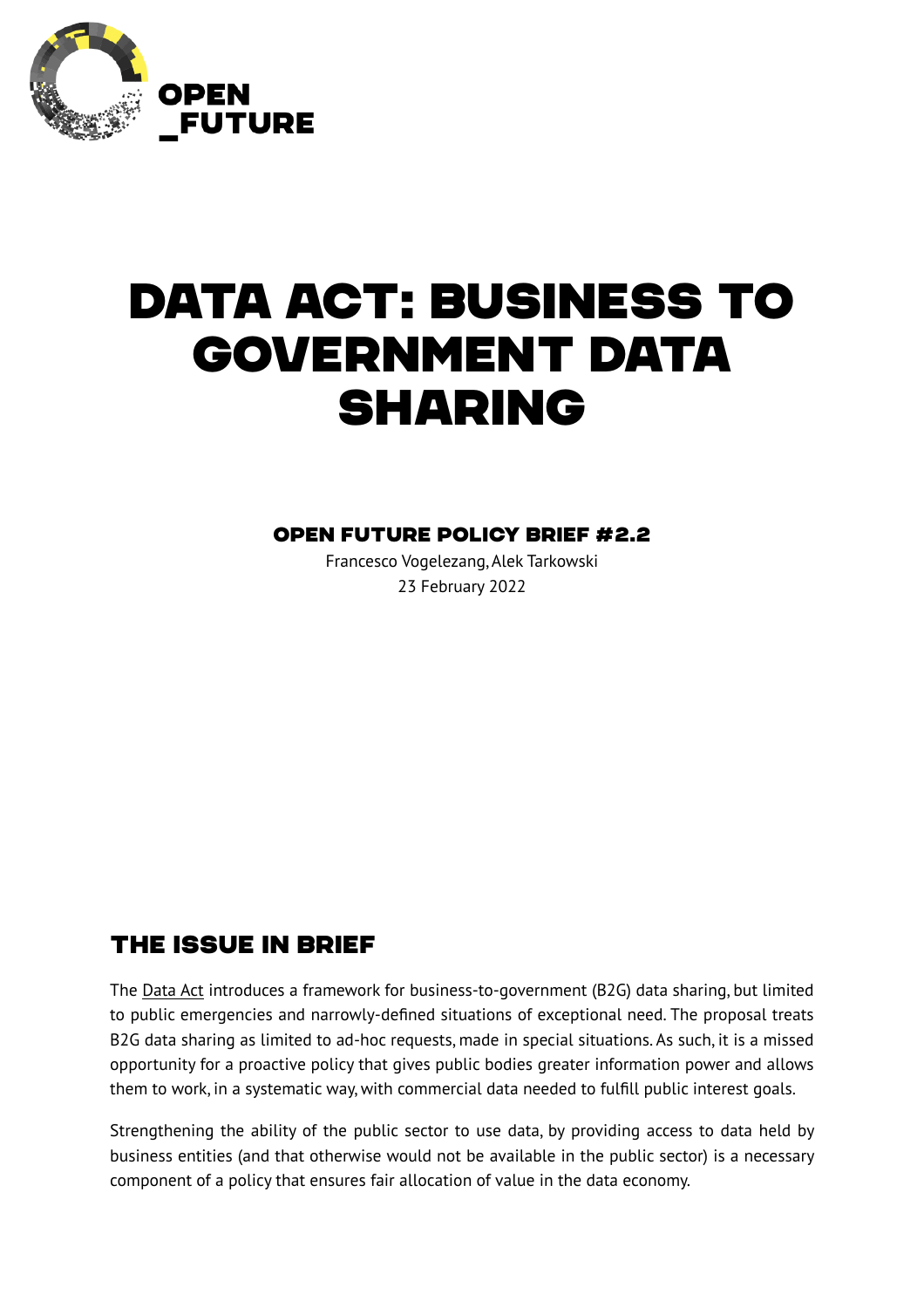## What is the Commission Proposing?

In Chapter V, the proposal provides new rules for B2G data sharing, but limits them to situations of "exceptional need to use data". These are primarily understood as public emergencies or situations when "the public interest resulting from the use of the data will outweigh the interests of the data holders to dispose of the data they hold" (recital 57).

In article 2(10), public emergencies are defined as "exceptional situations negatively affecting the population of the Union, a Member State or part of it, with a risk of serious and lasting repercussions on living conditions or economic stability, or the substantial degradation of economic assets in the Union or the relevant Member State(s)". As suggested by recital 57, the definition covers public health emergencies, emergencies resulting from environmental degradation and major natural disasters as well as human-induced major disasters, such as major cybersecurity incidents. In these situations, public bodies can request access to privatelyowned data for free.

The second scheme concerns situations where business data is necessary for public bodies to "prevent a public emergency or to assist the recovery from a public emergency" and "where the lack of available data prevents the public sector body (...) from fulfilling a specific task in the public interest, that has been provided by law" (article 15). In these circumstances, the public body needs to demonstrate that there are no other available means to obtain such data (including existing obligations or purchasing the data on the market). It is unclear what specifically are these cases of exceptional need. As these are not related to emergencies, the proposal allows for compensation, at the level of incurred marginal costs, plus a "reasonable margin" (article 20).

In all cases covered by these provisions, there are common obligations for public authorities and private businesses when engaging in B2G data sharing. Public bodies, when requesting access, need to define the purpose, demonstrate exceptional need and make sure that the request is proportionate to the need. They cannot use the data for other purposes or make it available for reuse. Ultimately, the data needs to be destroyed. They also shall make efforts to preserve the confidentiality of information when accessing trade secrets or commercially confidential information. On the other hand, private businesses shall transmit as little personal data as possible, while public bodies are required to take reasonable efforts to pseudonymize the data. The article also includes provisions that guarantee transparency of the process and compliance procedures.

The proposal includes exceptions for small and micro enterprises in article 14 (less than 50 employees and annual turnover and/or balance of less than  $E10M$ ). Likewise, article 16 stipulates that B2G data sharing obligations cannot be exercised for activities related to law enforcement.

Finally, the proposal includes a significant exception to the prohibition on the reuse of obtained data. Article 21 allows public bodies to make data available to individuals and organizations carrying out scientific research or to national statistical institutions and Eurostat. To be eligible,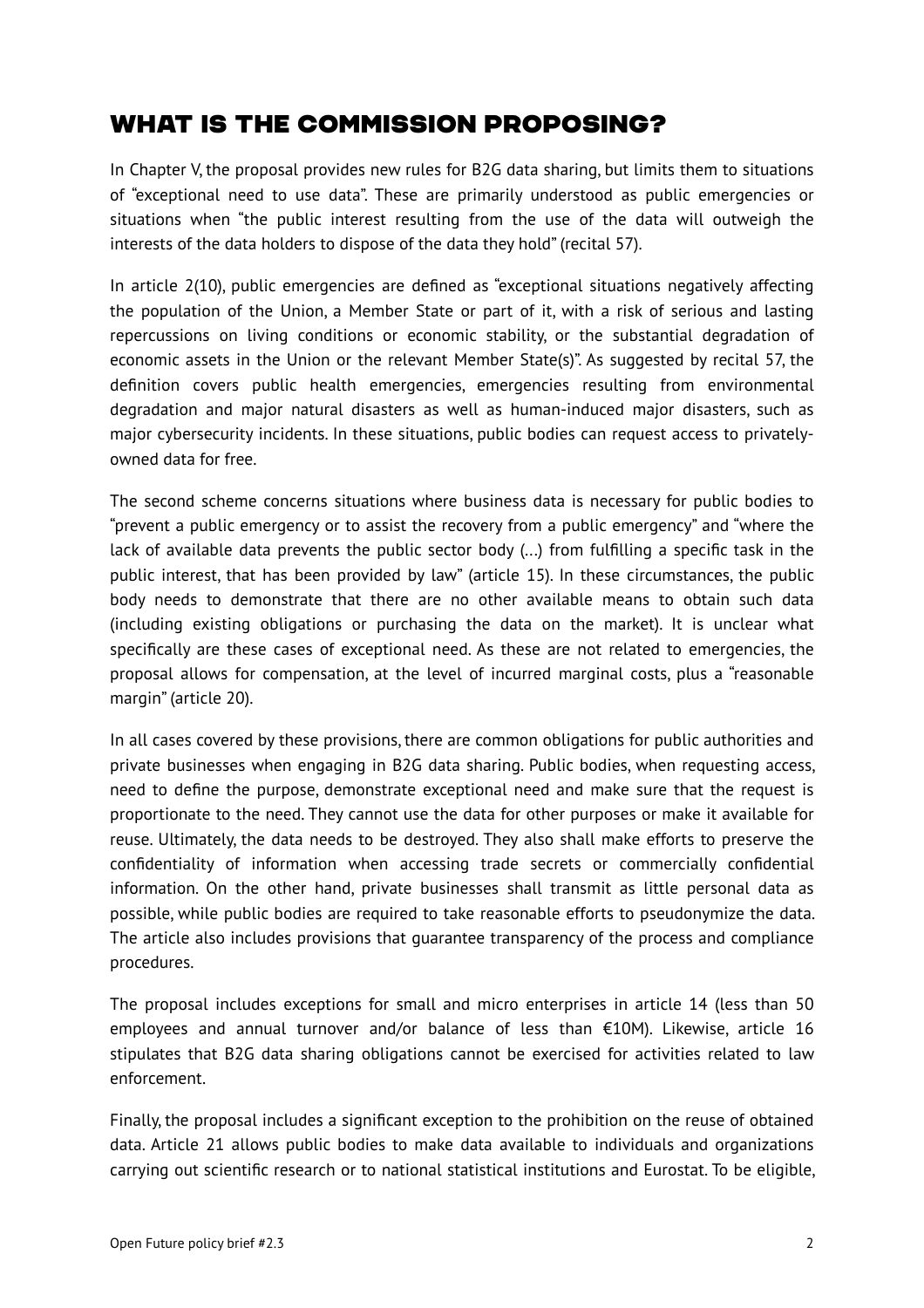third parties "shall act on a not-for-profit basis or in the context of a public-interest mission recognized in Union or Member State law".

The article also stipulates that organizations upon which commercial undertakings have a decisive influence, or that could have preferential access to the result of such research, do not qualify for the purpose of this article. However, this exception for scientific research does not relieve public bodies from their obligations to protect trade secrets with appropriate technical measures nor to erase the data after having addressed the exceptional need.

## Analysis and Recommendations

The proposed Data Act is a missed opportunity to create a systemic approach to B2G data sharing – one that allows public bodies to proactively obtain and use data in the public interest. The need for such an approach has been signaled since 2017, when the Commission initiated consultations on what was at that time termed 'reverse Public Sector Information'. And such an approach, meeting the needs of a strong public interest data sharing framework, has been considered – and ultimately scrapped in favor of a weaker intervention.

A framework limited to public emergencies and exceptional cases will not serve this goal. Public bodies should have the mandate to proactively identify datasets or categories of data and obtain access to them, as long as they can prove that there is a public interest in play. During consultations of the inception impact assessment of the Data Act, public authorities declared a strong public interest mandate for the sharing of health and environmental data. Such an option was also on the table as the Act was being drafted.

To improve the proposal, the provisions of Chapter V should be amended to include sharing requirements in situations where there is a clearly defined public interest, replacing "exceptional need" language. These should occur for situations where data is needed for purposes related to health care, combating climate change, improving mobility, job creation, the compilation of national and European statistics, and policymaking.

In order to ensure that B2G sharing becomes systemic in character, there is a need to establish a "data steward" – a public body with competencies that allow it to oversee and support the flow of data from business to the public sector. The report of the High-level Expert Group on B2G Data sharing signaled the necessity of establishing such structures and functions. Most importantly, such bodies should be tasked with managing the obtained data as a public good.

The much needed exception to the prohibition on reuse for research organizations and statistical bodies shows the challenges to a B2G framework that assumes a very narrow data use mandate, limited in purpose and scope. Such data will have value for research organizations working on issues compatible with the purpose for which the data was requested, beyond the scope envisioned by the proposal. Unless there are public interest reasons not to do so, the B2G data sharing framework should envision public interest reuse of the data. In addition, it should also establish a systemic – instead of an ad-hoc – approach to the sharing of data for the purpose of the contribution of research organizations or statistical bodies. Furthermore, the